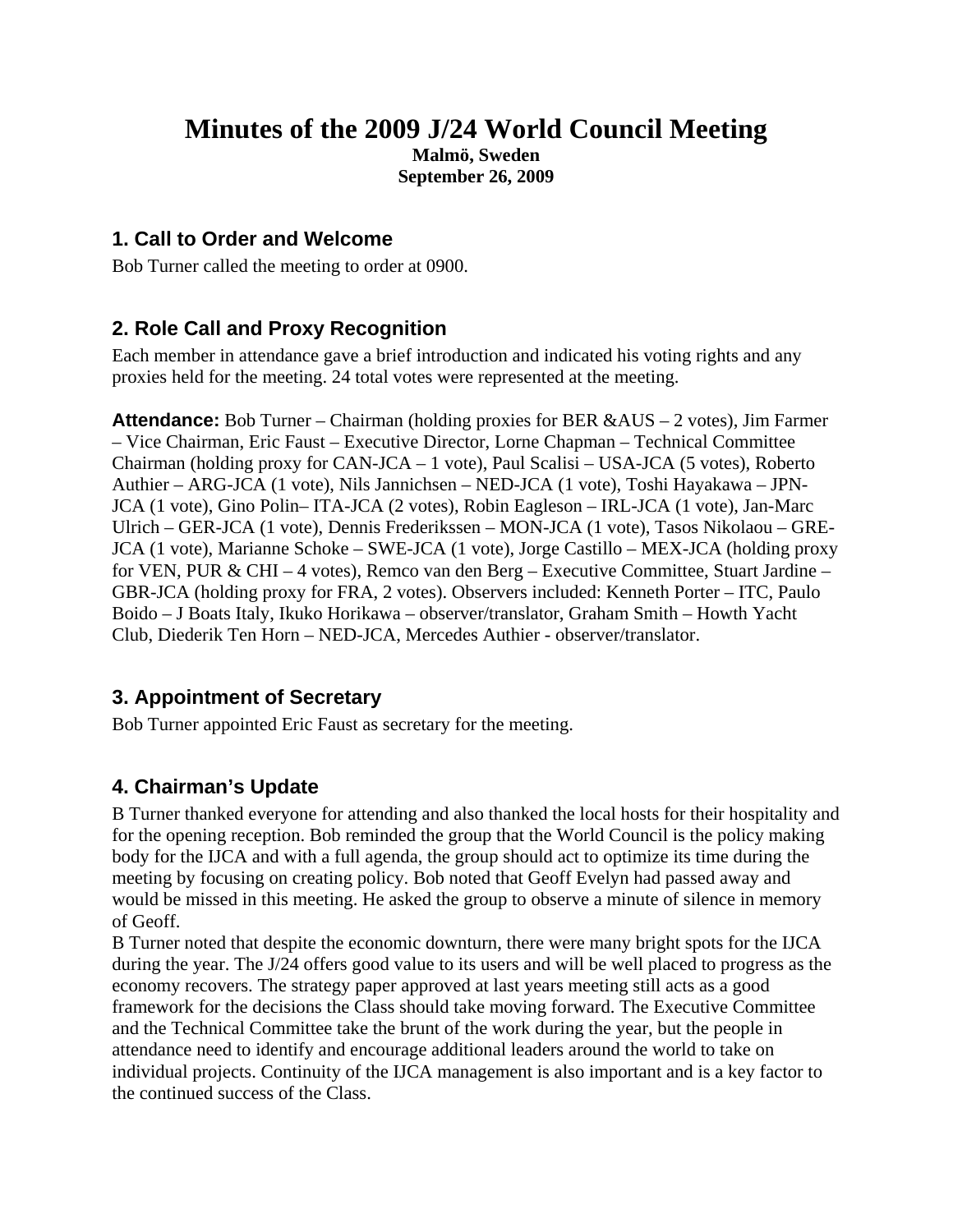## **5. Approval of 2008 WCM Minutes**

**P Scalisi made a motion that, "the minutes of the 2008 World Council Meeting be approved as written." The motion was seconded and unanimously approved.** 

## **6. Actions Arising**

B Turner indicated that all actions arising from the 2008 meeting would be taken up in agenda items later in this meeting. He emphasized that the World Council should make decisions when it can, but may need to seek additional data in order to make accurate decisions. An example of this was with the change in genoa material, where the policy decision was taken by the WCM last year but the implementation required further ITC work to affect the correct rule change.

## **7. Elections**

J Farmer gave an overview of the elections needed at this meeting. The World Council needs to elect a Financial Chairman, elect the members of the Technical Committee and appoint the additional members of the Executive Committee.

E Faust indicated that Roger Harden, as the outgoing Financial Chairman, has nominated Bryan Dyer of Ft. Worth, Texas to be his replacement. There were no other nominations. **The nomination of Bryan Dyer as Financial Chairman was seconded and unanimously approved.** B Turner then formally thanked Roger Harden for all his commitment and detailed work for the IJCA over the past years.

**L Chapman nominated the following slate of members to the Technical Committee: Alexander Finsterbusch ARG, Stuart Jardine GBR, Günther Müller BRA, John Peck USA, Gianpietro Pollesel ITA, Kenneth Porter MEX, Reid Stava USA, Alyn Stevenson AUS, Tim Winger USA and Lorne Chapman CAN as Chairman. The slate of members was seconded and unanimously approved by a vote of the World Council.** 

J Farmer nominated Remco van den Berg (NED-JCA) and Alister Morison (AUS-JCA) as additional members of the IJCA Executive Committee. There were no other nominations. **The World Council unanimously approved Remco van den Berg and Alister Morison as members of the IJCA Executive Committee. B Turner then noted that as the representative of the host country for the next World Championship, Marianne Schoke is appointed to the IJCA Executive Committee under Constitution 9.1.** 

## **8. Review of Reports**

## **8.1 2010 World Championship Report**

Anders Nilsson from the Malmö Segel Sällskap made a presentation to the group outlining the details of and the planning for the 2010 World Championship. The planning was going well with no major problems envisaged, although sponsorship was proving hard to attract.

## **8.2 NJCA Reports**

Each NJCA representative gave a brief report on the status of his home Class.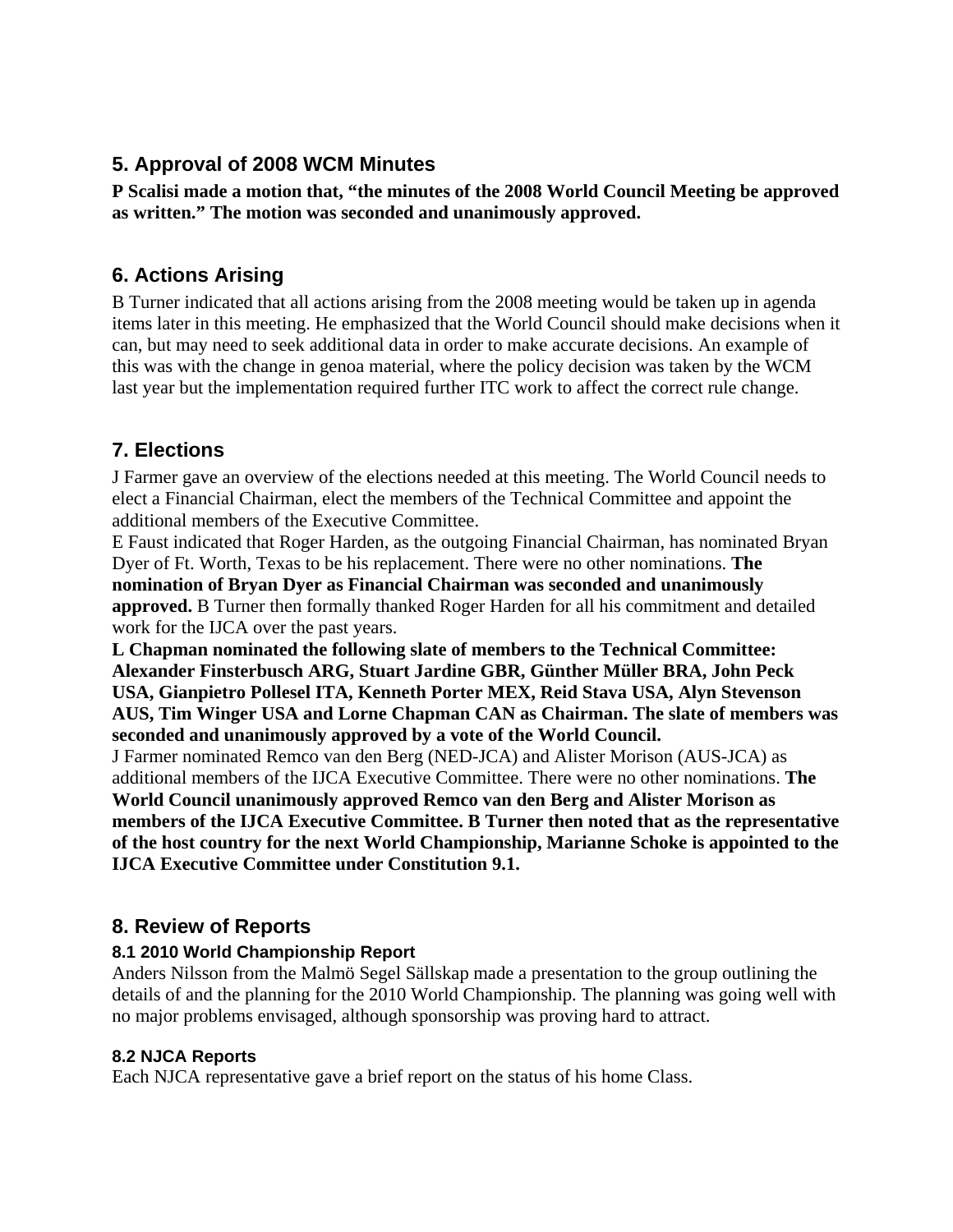#### **8.3 Executive Director's Report – Eric Faust**

E Faust stated that membership remains stable, with several smaller NJCAs renewing memberships for 2009 after letting membership lapse. One ongoing issue for the smaller countries is a lack of measurers to bring boats into compliance. Communication with some nations remains a challenge as the leadership changes regularly in some NJCAs. Rule books were printed and distributed to each country again in 2009 along with the membership cards and transom decals. Measurement certificates continue to be produced in a timely manner in the Class office and are now being sent to the boat owners as printable PDF files. Several NJCAs, such as the AUS-JCA are in the process of bringing their measurement data into the IJCA database and the office will issue certificates directly to the members going forward instead of having them issued from the National Authority. This will help homogenize the measurement certificates on a worldwide basis.

#### **8.4 Financial Report – Eric Faust**

E Faust presented financial statements for the organization with projected year-end information for FY2008. The IJCA is expected to experience a net loss for the year due to the significant decrease in the sale of royalty labels. This decrease was most likely caused by the state of the economy during the fiscal year and it is expected that this will increase in the coming years. Discussion about the system for allocating royalty label revenue to the country of the sail purchaser then followed. E Faust indicated that the system established by Geoff Evelyn was still in place and that system only applies to North Sails and Quantum Sailmakers for export data. Discussion then turned to the use of sail royalty buttons (as are used in the Star and Optimist Classes) issued by the NJCAs instead of the Class office. **After further discussion, R Eagleson made a motion that, "The World Council explore the possibility of switching to sail royalty buttons and the best way to arrange for the worldwide distribution and sale of the buttons." The motion was seconded and approved.** 

**\* P Scalisi volunteered to take the lead on this project, assisted by N Jannichsen. This team will report back to the World Council as soon as is practicable.** 

E Faust then noted that the IJCA has been experiencing significant cash burn over the past few years and suggested that the organization should aim to replenish its cash reserves if possible. The financial statements (including the proposed budget for FY2009) were discussed in depth by the group and some revisions were made to the proposed budget. L Chapman answered a question about measurement tools by stating that keel and sail templates are produced by the Class and sold to regatta organizers and NJCAs at cost. The intention is to have those people who use the tools pay for them. **L Chapman made a proposal that, "The year-to-date and projected year-end financial statements be approved as presented." The motion was seconded and unanimously approved.** The approval of the budget was deferred to until after discussion of marketing and promotions later in the meeting.

#### **8.5 Technical and Measurement Report – Lorne Chapman**

L Chapman presented a report on behalf of the IJCA Technical Committee (ITC.) The introduction of the new genoa material went smoothly and followed the pattern of the change model expected by the ITC. This model may prove helpful for introducing other changes in the future. Measurement at the 2009 World Championship in Annapolis went well and was finished ahead of schedule. One issue from this regatta was finding boats with lead in the sump, but this was handled on site and all parties involved learned from the experience. L Chapman assured the group that all effort will be made to communicate to boat owners that they each take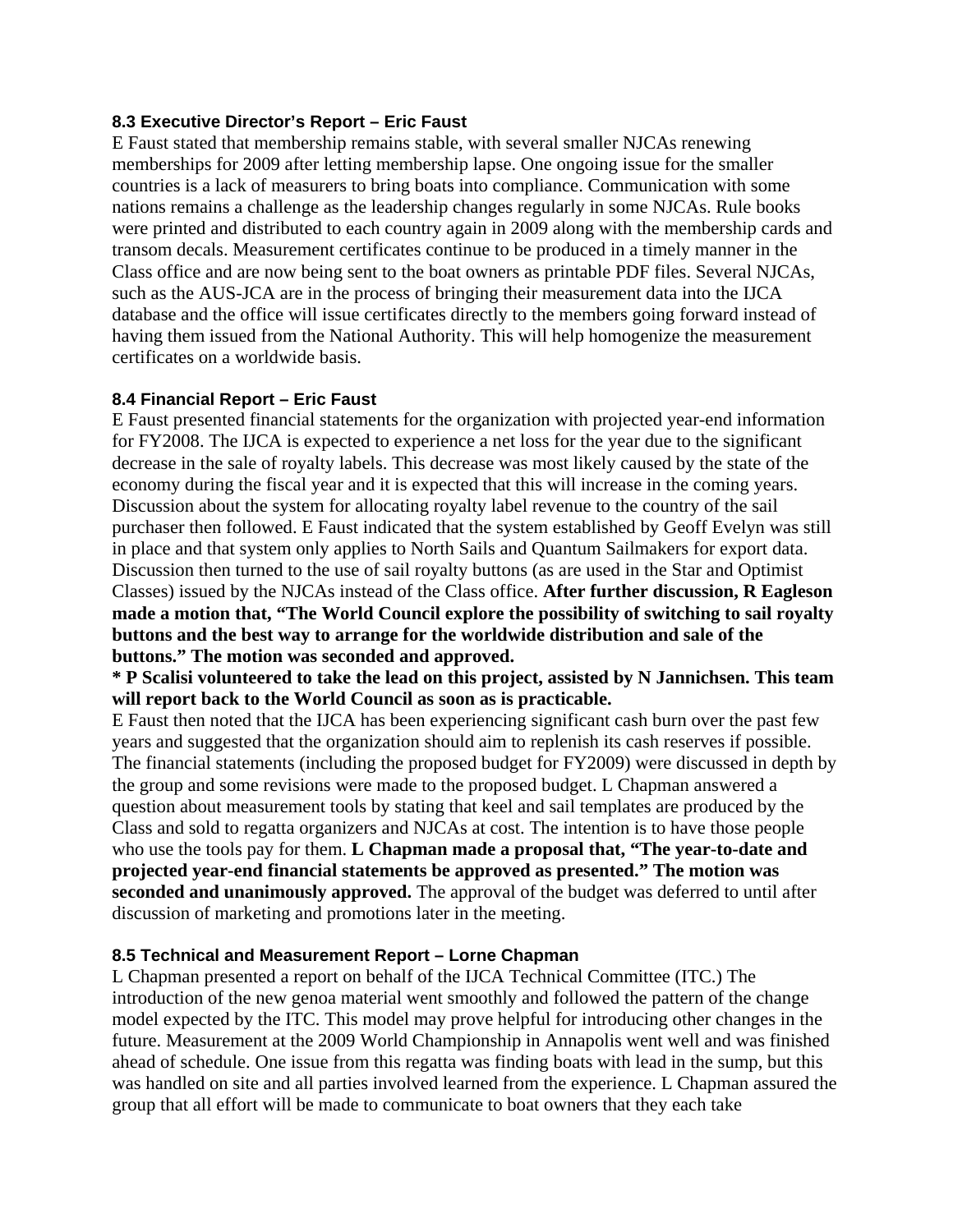responsibility for sailing their boats in compliance with the Class Rules. At this year's Worlds, the Race Committee was given the option to use 4-leg races. This change will be adopted into future versions of the regatta regulations with a clear statement that the IJCA prefers 5-leg races at World Championships if the conditions permit. There was some discussion on the IJCA website about lowering the minimum sailing weight for the J/24. This item needs more work and analysis before it can be presented as a change to the Class Rules. L Chapman stated that one of the ITC members, Reid Stava, has had communication with a material testing facility with the capability to perform testing on sail cloth material, both in durability and material make-up. This is an interesting opportunity that will be explored for feasibility in the near future.

#### **8.5 Marketing and Promotion Report**

J Farmer gave a report on behalf of Nancy Zangerle, who was not in attendance, based on an phone conversation and email he had received from her. N Zangerle was unable to complete the annual J/24 Yearbook as expected. The claim was that the lack of information provided by the NJCAs made it difficult to finish the project. The suggestion was that each NJCA should specify a contact person to handle communication with the yearbook coordinator. S Jardine stated that the lack of follow-up from the yearbook coordinator was insufficient during the year. B Turner indicated that the annual timeline for the yearbook deadlines is already available on the IJCA website in the Annual List of Returns and it should therefore be no surprise for NJCAs to make their contributions on time. However, he is willing to follow up with NJCAs to assist in obtaining information if requested by the Yearbook Coordinator. J Castillo pointed out that marketing needs to be directed outwardly (i.e. push strategy) rather than relying on people to visit the website for information (i.e. pull strategy.)

J Farmer then noted that N Zangerle was interested in establishing the future schedule for the Women's Championship. She proposed that hosts for this event be solicited and the schedule set 3-years in advance of the regatta in order to facilitate better participation.

N Zangerle's report also included a proposal to produce "battle flags" with a J/24 logo. She has located a supplier in Australia and can obtain a price quote if interest exists for this type of product.

**R van den Berg made a proposal that "Unless the NJCA secretary is willing and able to handle the task, each NJCA nominate a contact person to act as the marketing and promotion liaison to the IJCA." The motion was seconded and unanimously approved.**  Discussion then followed regarding the possibility of producing and electronic publication instead of a hard-copy yearbook. S Jardine indicated that his son is involved with a sailing website and has success in selling advertising.

\*B Turner suggested that we needed a volunteer leader to explore the production of an electronic publication for the J/24 Class which could be used in the much needed attempt to refresh the web site. R Authier, assisted by T Nikolaou, volunteered to lead this project and indicated that he did not require a budget to work on this project. His intention would be to come back to the World Council with a budget neutral plan.

P Boido suggested that the IJCA should produce a 2010 calendar for distribution to each member to make up for not delivering a yearbook during the 2009 calendar year.

Following the marketing and promotion discussion the budget was again reviewed. R van den Berg suggested that the proposed membership revenues be revised to \$30,000, effectively bringing the projected net income to zero for the coming year. **R van den Berg then made a motion that, "The budget as modified in this meeting be approved by the World Council" The motion was seconded and unanimously approved.**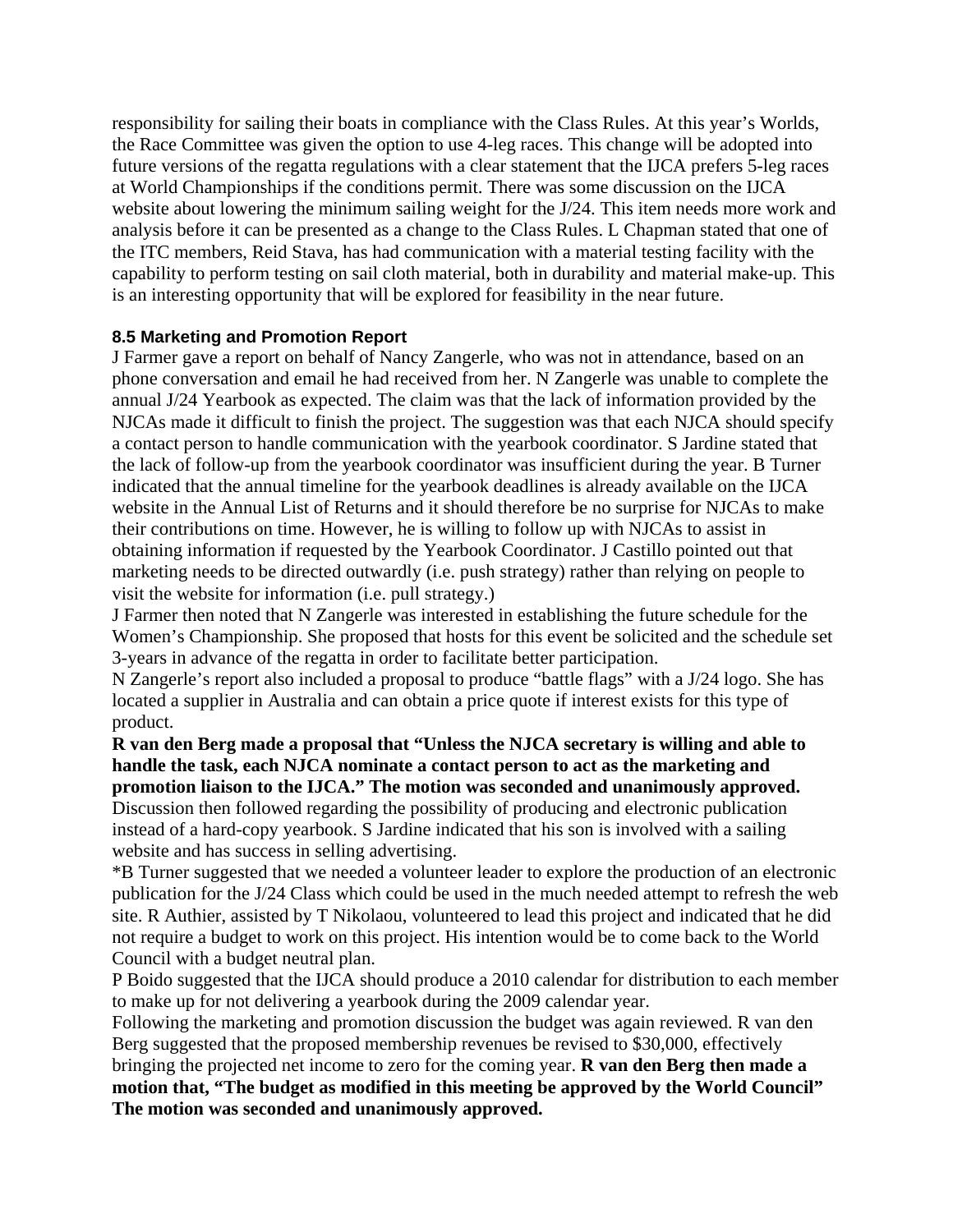#### **8.6 Copyright Holder's Report – Bob Turner**

B Turner indicated that he did not receive the report he requested from Jeff Johnstone at JBoats Inc. and stated that he was interested in looking into the purchase of the copyright for the J/24. After some discussion, **L Chapman made a motion that, "The World Council authorizes the IJCA Chairman to pursue various avenues for gaining control of the J/24 copyright." The motion was seconded and approved.** 

#### **8.7 Builders' Reports**

After the vote, B Turner asked for the input from the builders present at the meeting, noting that he had not received an input requested from USWatercraft. R Authier from JBoats Argentina stated that he did not agree that the Class should obtain the copyright because it would create too much work for the organization. He is already experiencing a lack of communication with the ITC and would not want to further stress that group.

P Boido from JBoats Italy stated that he supports the effort to obtain the copyright. The support from JBoats has been non-existent over the past 10 years and he feels that a change would be beneficial. He agreed that communication with the ITC has been difficult and suggested that it would be good for the builders to be copied on the communications of the ITC so they could be apprised of relevant issues as they occur.

\*L Chapman indicated that the ITC is willing to increase and enhance the communication with the builders and also asked both builders to submit their comments to him via email so that their concerns could be addressed.

## **9. Disciplinary Issues – Bob Turner**

#### **9.1 Expulsion of ITA-JCA member Eros Angeli**

B Turner explained to the group the background on this situation and stressed that the issues are only those specifically between Eros Angeli and the IJCA and that he had agreed with the Italian Sailing Federation (FIV) that the problems within the ITA-JCA should be resolved by their own members. B Turner indicated that he had continued to communicate at length with FIV and the International Sailing Federation (ISAF) on this matter. According to its Constitution article 1.3, "The IJCA shall have sole authority worldwide for the conduct and management of the International J/24 Class. The IJCA Constitution, the By-laws and other regulations are binding on all members, and all registered J/24s shall conform to Class Rules and any limitations imposed by the IJCA and the International Sailing Federation (ISAF)."

At the 2007 WCM, it was made clear to Angeli that the Regatta Regulations (RRs) must be adhered to for the 2008 World Championship. In 2008, Eros Angeli's measurer status was revoked by the IJCA for misrepresenting his status as an ISAF Measurer. Subsequently, the IJCA Executive Committee suspended Angeli for the period of one year for failure to follow the IJCA Regatta Regulations in running the World Championship. In particular, Angeli did not include the ITC representative on the World Championship list of measurers and did not choose to use IJCA measurement tools for that regatta. Since October 2007 Angeli had not accepted the authority of the IJCA and had never accepted his suspension. He had also excluded the formally elected Executive Committee member for Italy, Massimo Mariotti, from all communication thereby making it even more difficult to find a solution to the disagreements.

Finally, B Turner indicated that he had recently initiated a compromise proposal. This proposal was for Angeli to step down as the ITA-JCA President and retain no official capacity with the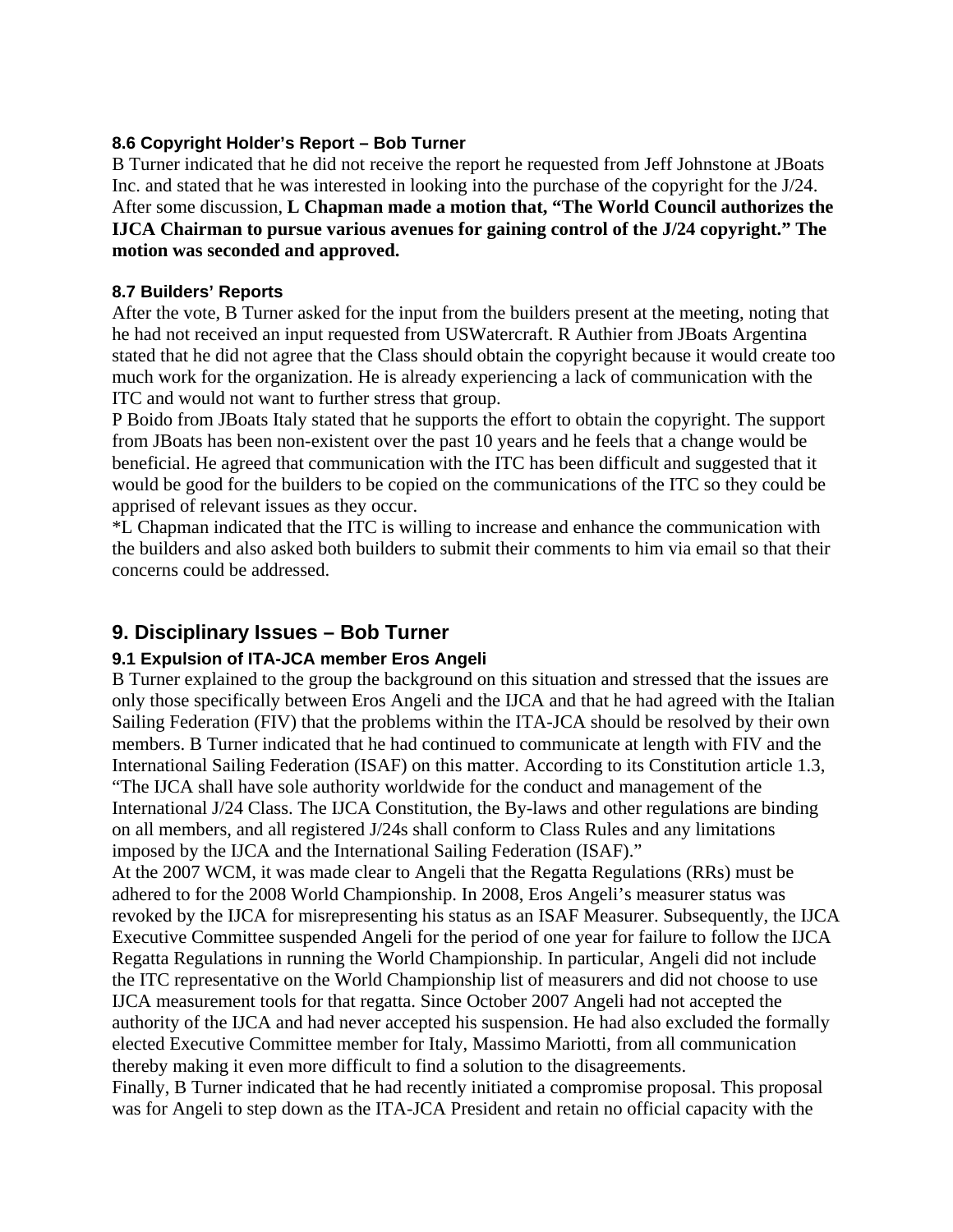organization. The IJCA would in turn drop its effort to expel Angeli and remove the suspension. The IJCA would then work with FIV to establish the system for measurement in Italy. The IJCA would also work with ISAF and FIV to clarify the jurisdiction for all parties with regards to any future disputes. These proposals would then be evaluated within one year to determine their success or failure.

L Chapman then gave his views on the situation. He stated that Angeli had consistently refused to abide by the RRs in the time period leading up to the 2008 World Championship. As Angeli was not invited to attend the meeting, G Polin gave the view of the ITA-JCA on this situation. He stated that the initial suspension of Angeli was based on six points, five of which were based on the internal operation of the ITA-JCA. Regarding the 2008 World Championship, G Polin stated that L Chapman was invited to lead the measurement team. Further, after a meeting with B Turner, E Angeli and FIV, FIV stated that Angeli had acted properly and should not accept the IJCA suspension. FIV never accepted the suspension and directed Angeli not to accept it and produced a letter from FIV to this effect. The IJCAs claim that Angeli was the only J/24 measurer in Italy is wrong. Only FIV can appoint measurers in Italy and Angeli was only one of several. Asking Angeli to resign is not a compromise, yet Angeli was willing to do so leading up to this meeting. However, Carlo Croce of the FIV had recently advised Angeli not to resign. FIV has stated that if Angeli is expelled from the IJCA, Italy will not host any major championships. This is not a service to the members of the IJCA. G Polin indicated that he would like more time to explore a reasonable compromise that would be acceptable to all parties. B Turner stated that he and the ITC Chairman had a different interpretation of the events and had spent hundreds of hours trying to achieve understanding but without success.. The IJCA now needed to decide if it will allow a member to act in contradiction of its rules. The IJCA will not be interested in holding any championships in Italy as long as Angeli is the ITA-JCA President. B Turner indicated that if the vote for expulsion were not approved, then it would be clear that the IJCA did not have the global authority stated in Constitution Rule 1.3 and he and would be unable to continue as Chairman.

**B Turner then made a motion that, "Eros Angeli is to be expelled from the IJCA for the period of 18-months during which time he is not allowed to sail in J/24 events or hold any position in any J/24 organization." The motion was seconded and failed to pass on a vote of**  16 in favor, 6 opposed and 2 abstentions. A 3/4s majority vote was required for this motion, and there had been concern from some delegates that the correct parameters had not been established.

There followed a discussion on the definition of expulsion. It was decided that by applying a time limit to the expulsion, it was actually a suspension.

**P Scalisi then made a motion that, "Eros Angeli have his suspension from the IJCA extended for the period of one year during which time he is not allowed to sail in J/24 events or hold any position in any J/24 organization." The motion was seconded and approved by a vote on a vote of 20 in favor, 2 opposed and 2 abstentions.** 

#### **9.2 The Suspension of USA-JCA member Steve Lopez**

P Scalisi noted that in July, 2009 Steve Lopez had been suspended for bringing the IJCA into disrepute from actions arising in conjunction with the 2009 World Championship. P Scalisi indicated that according to his best judgment, Lopez has been punished adequately at this point. **P Scalisi made a motion that, "The suspension of Steve Lopez be lifted effective immediately and that his membership privileges be reinstated." The motion was seconded and unanimously approved.**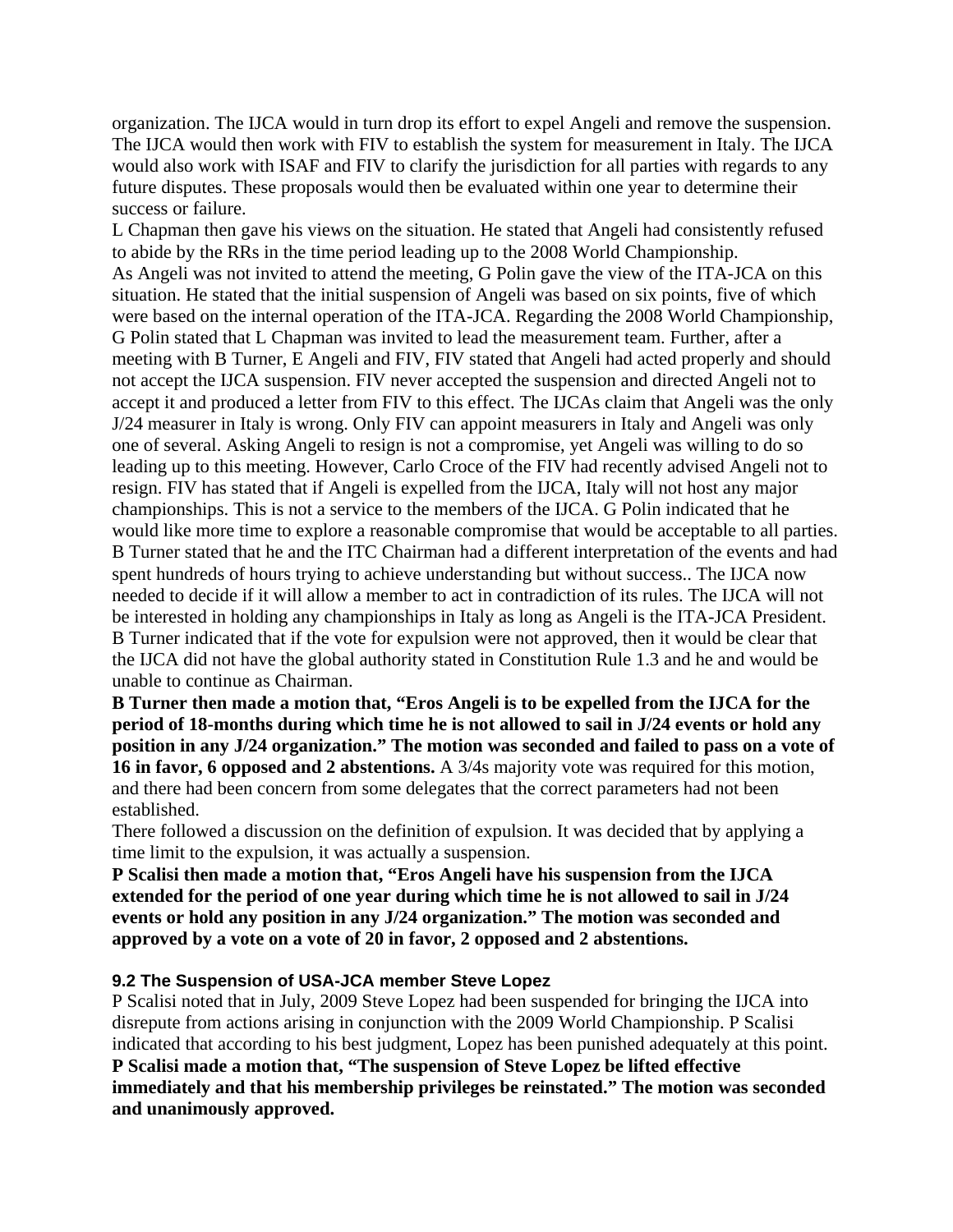# **10. Regatta Planning**

## **10.1 Primo Cup Update**

D Frederikssen gave an update on the 2010 Primo Cup to be held in Monaco. The organizers are very interested in increasing participation with the J/24. B Turner suggested that this regatta should act at the official "J/24 European Midwinter Championship" and he encouraged strong support from the European NJCAs.

#### **10.2 2011 World Championship Update**

B Turner asked R Authier if everything was on track for the 2011 World Championship, to be held in Argentina, and if the organizers are prepared to comply with all aspects of the IJCA Regatta Regulations in the execution of the regatta. R Authier replied that they will comply with the Regatta Regulations, but expressed some concern regarding avoiding conflicts in obtaining sponsors for the regatta while the IJCA is also working to obtain sponsorship. B Turner indicated that any sponsorship that the IJCA negotiates will explicitly not be in conflict with a major regatta's sponsors. The IJCA will actively avoid any conflict of interest regarding sponsors.

#### **10.3 Youth World Championship**

B Turner stated that the BER-JCA is interested in hosting a Youth World Championship. The plan would be to host one team from each NJCA. The youth team must be endorsed by its NJCA and will have competed in the National Championship for that country in the year prior to the Youth World Championship. This was an excellent initiative from Peter Ramsdale and the Class expected an update on the status of this proposal by the end of the year.

#### **10.4 Copa México Regatta Update**

J Castillo gave a presentation about the planning and organization for the 2011 Copa México Regatta. The regatta will be held every other year in various locations in México and will involve J/24s in each event. Other classes will be invited to participate in each event and select J/24 champions will be invited to participate in order to raise the status of the regatta. This regatta is sponsored in part by the government and financial support will be offered to every competitor. More information about this event can be found at: www.j24mex.com/copamexico.

#### **10.5 2012 World Championship**

There were two possible locations for the Championships. The Chairman had received a request from Neil Burke of Barbados but as yet that Nation could not detail a shipping plan for competitors' boats or charter boats. The bid was not yet in compliance with Class requirements. However, B Turner stated that the Caribbean area, led by Barbados was an enthusiastic and strongly growing region for the Class and he was hopeful that by running regional events and other World Championships, such as the Fireball Class, Barbados would soon be in a position to make a fully compliant World Championship proposal. In the meantime, he hoped that the IJCA could assist the region with expertise and advice, particularly of a technical nature. P Scalisi indicated that the Rochester Yacht Club in Rochester, New York, USA continued to be ready and willing to host the 2012 World Championship. A formal proposal was reviewed and had been discussed at the 2008 WCM. **P Scalisi made a motion that, "The Rochester Yacht Club be awarded the 2012 World Championship." The motion was seconded and unanimously approved.**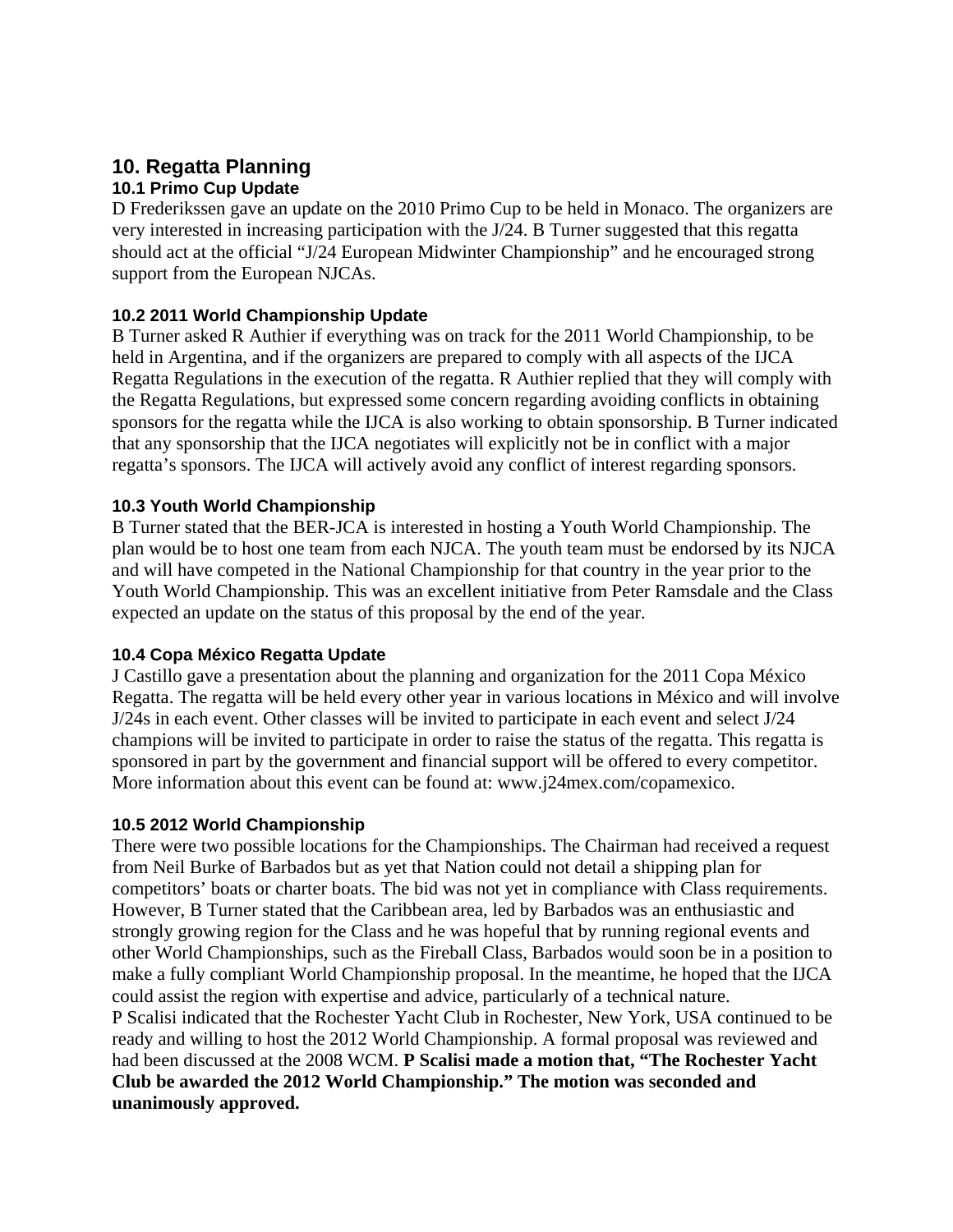#### **10.6 2011 European Championship and 2013 World Championship**

Graham Smith presented a proposal to host the 2011 European Championship and the 2013 World Championship at the Howth Yacht Club in Ireland. The proposed dates for both events would be in August and the organizers are flexible for the exact timing during that month. R Eagleson stated that the management team for the European Championship would remain in place to organize the 2013 World Championship. B Turner noted that a vote on the 2011 European Championship will be taken at this meeting and a decision on the 2013 World Championship will be made at the 2010 WCM. **S Jardine made a motion that, "The proposal to host the 2011 European Championship at the Howth Yacht Club in Ireland be accepted." The motion was seconded and unanimously approved.** 

## **11. Future Strategy**

B Turner noted that the Future Strategy Paper that was reviewed and discussed at the 2008 WCM is still available on the IJCA website and needed to be studied by all J24 owners. That document forms the basis of the strategy for the IJCA. B Turner then asked if there were any comments on strategy. R van den Berg suggested that the Class should look to hold shorter events that only require competitors to be away from home for one weekend. S Jardine suggested that the measurement time be minimized at Continental Championships with an increase in spot checks during the event. L Chapman noted that the competitors generally appreciate keeping a level playing field by holding measurement before major events.

\* B Turner asked that the ITC explore options and possibly develop a proposal for reduced measurement at regattas. The ITC should report back to the World Council with its findings. Any plan developed from this process could potentially be trialed on a country basis to determine its efficacy.

B Turner also asked that the ITC explore options and develop a proposal to lower that all-up weight for racing that currently applies to the J/24. The intention should be to increase the ease of sailing and racing a J/24 competitively. The ITC should report back to the World Council at soon as is practicable. **P Scalisi made a motion that, "The World Council task the ITC with developing a plan to reduce the all-up weight for racing with the intention of implementing such a plan by March 1, 2010." The motion was seconded and approved.** 

## **12. Date and Place of Next World Council Meeting**

B Turner noted that the procedure in the recent past has been to hold the WCM in the host country for the following year's World Championship. But based on geography, Argentina may be a difficult location for the 2010 WCM. R Authier indicated that he is willing to host the meeting and is very interested in doing so. B Turner stated that the IJCA appreciates the invitation and the aim of the World Council is to hold the meeting in Argentina. But he suggested that the Executive Committee will explore the relative costs of hosting a meeting in Buenos Aires versus another location. The Executive Committee will then make a recommendation to the World Council based on the economics of each location.

#### **13. Other Business**

On behalf of the IJCA and Wendy Evelyn, B Turner presented the Geoff Evelyn Memorial Trophy to Lorne Chapman. The newly created trophy is to be awarded each year by the IJCA